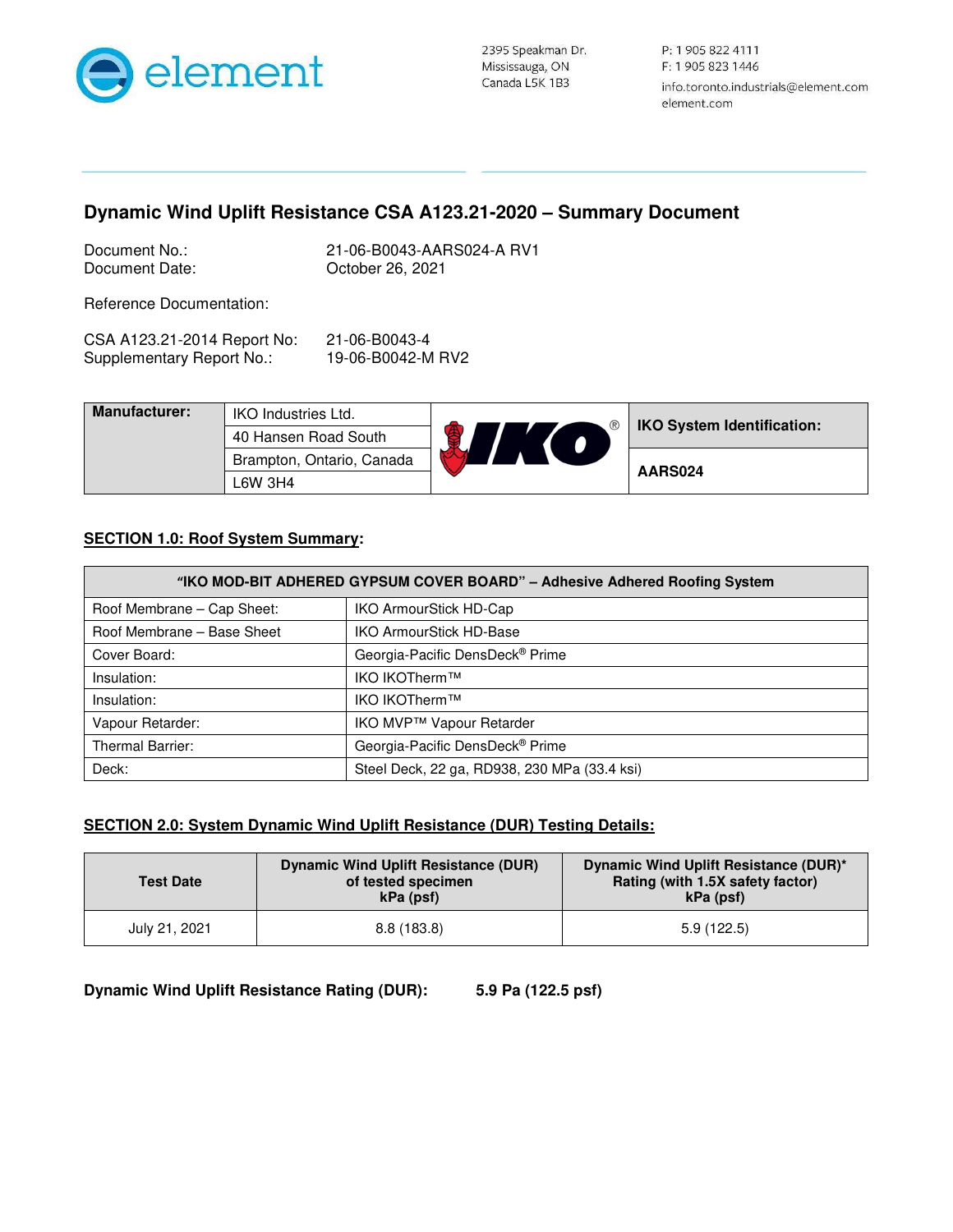# $\bigodot$ element

## **SECTION 3.0: Tested Product and Substitutable Products:**

| <b>Roof Membrane (Cap Sheet)</b> |                                                                                                 |                            |                           |
|----------------------------------|-------------------------------------------------------------------------------------------------|----------------------------|---------------------------|
| <b>Tested Product</b>            | <b>IKO ArmourStick HD-Cap</b>                                                                   |                            |                           |
| <b>Product Size</b>              | Roll Width 1 m (39.6"), Roll Length 8 m (26.2'), 4.5 mm (0.18" Thick) with 90 mm (3.5") Overlap |                            |                           |
| Attachment Method                | Self-adhered to base sheet                                                                      |                            |                           |
| <b>Substitutable Product(s)</b>  |                                                                                                 |                            |                           |
| <b>Manufacturer</b>              | <b>Product Identification</b>                                                                   |                            |                           |
| <b>IKO</b> Industries Ltd.       | ArmourStick PrevENt                                                                             |                            |                           |
|                                  | Torchflex TP-180-Cap                                                                            | Torchflex TP-HD-Cap        | Torchflex TP-250-Cap      |
| <b>IKO Industries Ltd.</b>       | Torchflex TP-250-Cap (5 mm)                                                                     | PrevENt TP-250-Cap         | Torchflex Ultra TP-HD-Cap |
|                                  | PrevENt TP-HD-Cap                                                                               | PrevENt Premium TP-250-Cap | ArmourCool Granular TP-HD |
|                                  | PrevENt ArmourCool Granular TP                                                                  | PrevENt ArmourCool HD Cap  | Carrara ArmourCool HD     |
| <b>IKO Industries Ltd.</b>       | Modiflex MP-180-cap                                                                             | Modiflex MP-250-cap        | Modiflex MP-HD-cap        |
|                                  | PrevENt MP-250-cap                                                                              | PrevENt MP-HD-cap          |                           |

| <b>Roof Membrane (Base Sheet)</b> |                                                           |                                                                                                  |                          |
|-----------------------------------|-----------------------------------------------------------|--------------------------------------------------------------------------------------------------|--------------------------|
| <b>Tested Product</b>             | <b>IKO ArmourStick HD-Base</b>                            |                                                                                                  |                          |
| <b>Product Size</b>               |                                                           | Roll Width 1 m (39.6"), Roll Length 10 m (33'), 2.5 mm (0.0984" Thick) with 90 mm (3.5") Overlap |                          |
| Attachment Method                 | Self-adhered to substrate primed with IKO S.A.M. adhesive |                                                                                                  |                          |
| <b>Substitutable Product(s)</b>   |                                                           |                                                                                                  |                          |
| <b>Manufacturer</b>               |                                                           | <b>Product Identification</b>                                                                    |                          |
| <b>IKO Industries Ltd.</b>        | Torchflex TF-95-SF-Base                                   | Torchflex TP-180-FF-Base                                                                         | Torchflex TP-180-SF-Base |
|                                   | Torchflex HD-FF-Base                                      | Torchflex Ultra TP-HD-FF-Base                                                                    |                          |
|                                   | Modiflex MF-95-FS-Base                                    | Modiflex MF-95-SS-Base                                                                           | Modiflex MP-180-FS-Base  |
| IKO Industries Ltd.               | Modiflex MP-180-SS-Base                                   | Modiflex MP-180-FS-Base 3mm                                                                      | Modiflex MP-HD-FS-Base   |
|                                   | Modiflex MP-HD-SS-Base                                    |                                                                                                  |                          |

| <b>Cover Board</b>              |                                             |  |
|---------------------------------|---------------------------------------------|--|
| <b>Tested Product</b>           | <b>GP DensDeck Prime</b>                    |  |
| <b>Product Size</b>             | 6.4 x 1220 x 2440 mm $(1/4"$ x 4' x 8')     |  |
| <b>Attachment Method</b>        | Ribbon adhered with IKO Millennium adhesive |  |
| <b>Fastening Rate</b>           | 305 mm (12") o.c.                           |  |
| <b>Substitutable Product(s)</b> |                                             |  |
| <b>Manufacturer</b>             | <b>Product Identification</b>               |  |
| n/a                             | n/a                                         |  |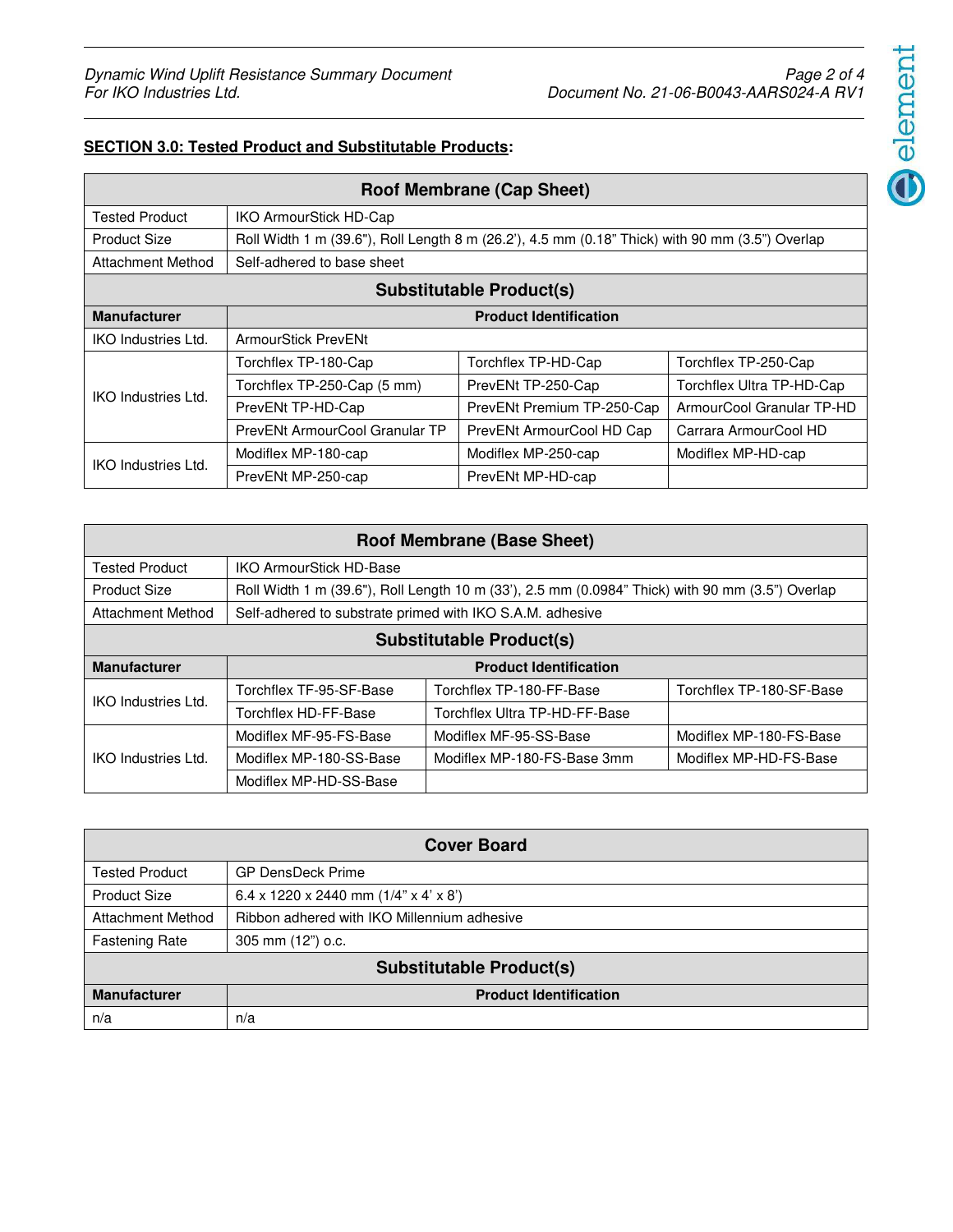$\bigodot$  element

| <b>Insulation (Top Layer)</b>   |                                             |                               |                         |
|---------------------------------|---------------------------------------------|-------------------------------|-------------------------|
| <b>Tested Product</b>           | <b>IKO IKOTherm</b>                         |                               |                         |
| <b>Product Size</b>             | 38 x 1220 x 1220 mm (1.5" x 4' x 4')        |                               |                         |
| <b>Attachment Method</b>        | Ribbon adhered with IKO Millennium adhesive |                               |                         |
| <b>Fastening Rate</b>           | 305 mm (12") o.c.                           |                               |                         |
| <b>Substitutable Product(s)</b> |                                             |                               |                         |
| <b>Manufacturer</b>             |                                             | <b>Product Identification</b> |                         |
|                                 | <b>IKOTherm III</b>                         | IKOTherm 25 psi               | IKOTherm III 25 psi     |
| IKO Industries Ltd.             | <b>IKOTherm Tapered</b>                     | <b>IKOTherm III Tapered</b>   | IKOTherm 25 psi Tapered |

| <b>Insulation (Bottom Layer)</b> |                                                              |                               |                         |
|----------------------------------|--------------------------------------------------------------|-------------------------------|-------------------------|
| <b>Tested Product</b>            | <b>IKO IKOTherm</b>                                          |                               |                         |
| <b>Product Size</b>              | $38 \times 1220 \times 1220$ mm $(1.5" \times 4' \times 4')$ |                               |                         |
| <b>Attachment Method</b>         | Ribbon adhered with IKO Millennium adhesive                  |                               |                         |
| <b>Fastening Rate</b>            | 305 mm (12") o.c.                                            |                               |                         |
| <b>Substitutable Product(s)</b>  |                                                              |                               |                         |
| <b>Manufacturer</b>              |                                                              | <b>Product Identification</b> |                         |
| <b>IKO Industries Ltd.</b>       | <b>IKOTherm III</b>                                          | IKOTherm 25 psi               | IKOTherm III 25 psi     |
|                                  | <b>IKOTherm Tapered</b>                                      | <b>IKOTherm III Tapered</b>   | IKOTherm 25 psi Tapered |

| <b>Vapour Retarder</b>          |                                                           |                       |
|---------------------------------|-----------------------------------------------------------|-----------------------|
| <b>Tested Product</b>           | <b>IKO MVP Vapour Retarder</b>                            |                       |
| <b>Product Size</b>             | Roll Width 1 m (39.4"), Roll Length 32 m (105')           |                       |
| <b>Attachment Method</b>        | Self-adhered to substrate primed with IKO S.A.M. adhesive |                       |
| <b>Fastening Rate</b>           | n/a                                                       |                       |
| <b>Substitutable Product(s)</b> |                                                           |                       |
| <b>Manufacturer</b>             | <b>Product Identification</b>                             |                       |
| <b>IKO Industries Ltd.</b>      | <b>MVP Sand</b>                                           | Armourbond Flash Sand |

| <b>Thermal Barrier</b>          |                                             |  |
|---------------------------------|---------------------------------------------|--|
| <b>Tested Product</b>           | GP DensDeck Prime®                          |  |
| <b>Product Size</b>             | 12.7 x 1220 x 2440 mm $(1/2"$ x 4' x 8')    |  |
| <b>Attachment Method</b>        | Ribbon adhered with IKO Millennium adhesive |  |
| <b>Fastening Rate</b>           | 305 mm (12") o.c.                           |  |
| <b>Substitutable Product(s)</b> |                                             |  |
| <b>Manufacturer</b>             | <b>Product Identification</b>               |  |
| n/a                             | n/a                                         |  |